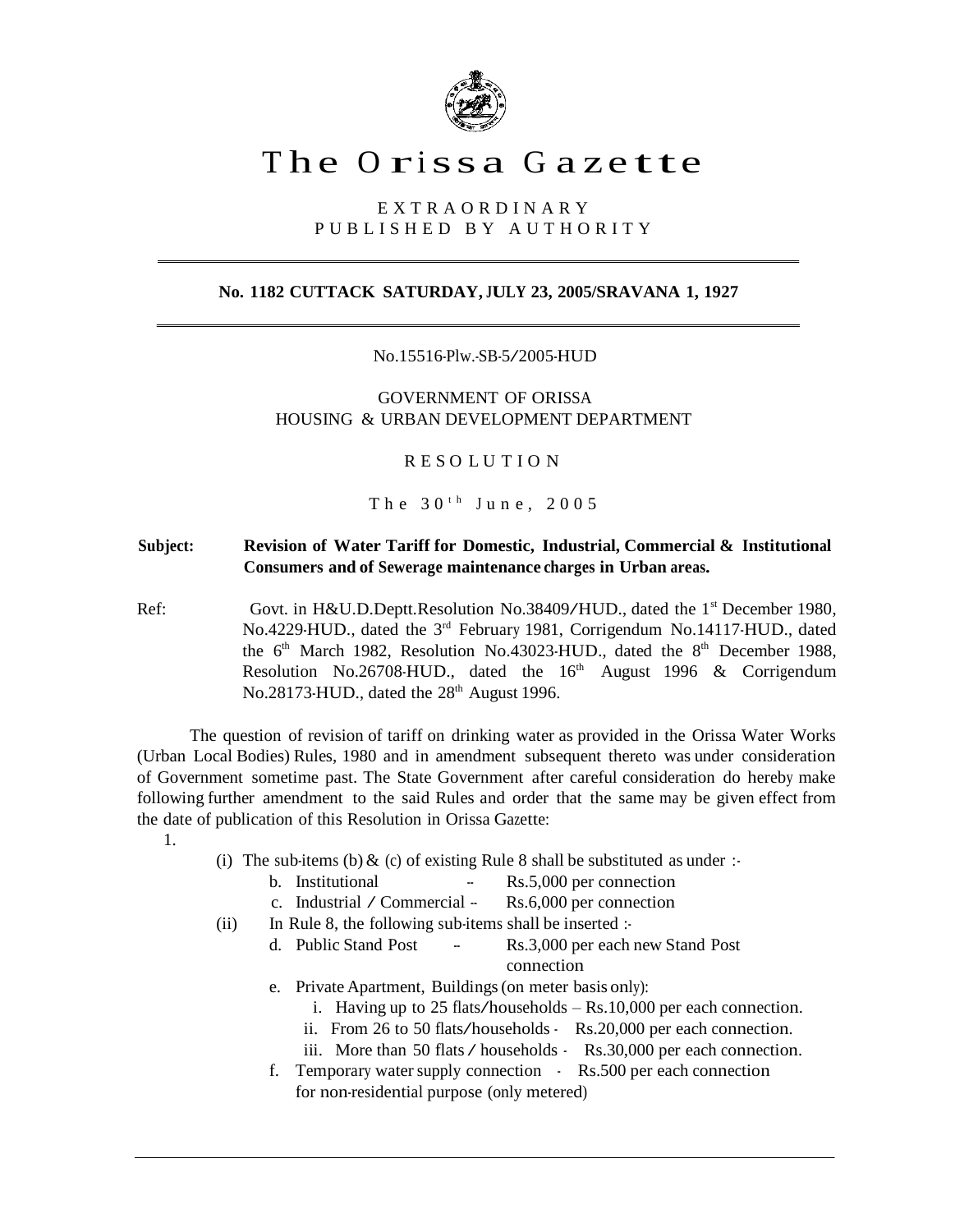| (I)  | The sub-items(b) $\&$ (c) of Rule 8(a) shall be substituted as under. |                                                                                 |  |                                                                  |  |  |  |  |
|------|-----------------------------------------------------------------------|---------------------------------------------------------------------------------|--|------------------------------------------------------------------|--|--|--|--|
|      | d.                                                                    | Institutional                                                                   |  | Rs.2,500 per connection                                          |  |  |  |  |
|      | $e_{-}$                                                               | Industrial / Commercial                                                         |  | Rs.3,500 per connection                                          |  |  |  |  |
| (II) | In Rule $8(a)$ , the following sub-items shall be inserted:           |                                                                                 |  |                                                                  |  |  |  |  |
|      | d. Private Apartment Buildings                                        |                                                                                 |  |                                                                  |  |  |  |  |
|      |                                                                       | i. Having up to 25 flats $\ell$ households - Rs.5,000 per each connection ii.   |  |                                                                  |  |  |  |  |
|      | From 26 to 50 flats / households - Rs.10,000 per each connection iii. |                                                                                 |  |                                                                  |  |  |  |  |
|      |                                                                       |                                                                                 |  | More than 50 flats / households - Rs.15,000 per each connection. |  |  |  |  |
|      |                                                                       | e. Sewerage tariff at the following rates for different categories of consumers |  |                                                                  |  |  |  |  |
|      | shall be collected per connection in every month:-                    |                                                                                 |  |                                                                  |  |  |  |  |
|      |                                                                       | i. Institutional                                                                |  | Rs.100 up to 4 water closets $\&$                                |  |  |  |  |
|      |                                                                       |                                                                                 |  | Rs.200 for more than 4 water                                     |  |  |  |  |
|      |                                                                       |                                                                                 |  | closets                                                          |  |  |  |  |
|      |                                                                       | ii. Private Apartments/Commercial/Industrial (only domestic sewerage)           |  |                                                                  |  |  |  |  |
|      |                                                                       | 1. $4$ " minimum size sewer $-$                                                 |  | Rs.200                                                           |  |  |  |  |
|      |                                                                       | 2. 6" minimum size sewer --                                                     |  | Rs.500                                                           |  |  |  |  |
|      |                                                                       | 3. 8" minimum size sewer --                                                     |  | <b>Rs.800</b>                                                    |  |  |  |  |
|      | f.                                                                    | As per Rule 43, fees for "No Objection -                                        |  | Rs.2,000 in each case                                            |  |  |  |  |
|      |                                                                       | Certificate" for establishing own water                                         |  |                                                                  |  |  |  |  |
|      |                                                                       | Supply system by Private Apartments.                                            |  |                                                                  |  |  |  |  |
|      | g.                                                                    | As per Rule 44, fees for "No Objection -                                        |  | Rs.2,000 in each case                                            |  |  |  |  |
|      |                                                                       | Certificate" for establishing own                                               |  |                                                                  |  |  |  |  |
|      |                                                                       |                                                                                 |  |                                                                  |  |  |  |  |

Sewerages system by Private Apartments.

3. The existing Rule 20 shall be substituted as under:-

Water consumption charges shall be levied for non-domestic use according to the following rates :-

- (i) Water rate for use of piped water in public institutions such as Central & State Government Offices, Schools, Colleges, Hospitals, Buildings owned by Corporations, Boards, Local Bodies or Universities not used for commercial or industrial purposes will be charged at the rate of Rs.8.00 per 1000 litres. Govt. retain the right to fix the water rate in such cases concessionally, if there be any satisfying special reasons to be recorded.
- (ii) Water rate for commercial purposes such as shops of all types Hotels, Restaurants, Tea Stalls, Guesthouse, Pantha Nivas, Railway Station, Diary Farms, Dhobi Ghats, etc. will be charges at the rate of Rs.8.00 per 1000 ltrs.
- (iii) Water rate for use of piped water for industrial purpose in all types of small, medium and large scale industries either owned by Government or Corporations or Private Parties will be charged at the rate of Rs.8.00 per 1000 liters.
- (iv) Water rate for use of Piped Water through public stand pot will be charged at the rate of Rs.100 per stand post per month (to be paid by the concerned Urban Local Bodies).
- 4. The existing Rule 21 shall be substituted as under

## **Temporary Water Supply:-**

(i) Water rate for temporary water supply for construction of houses for residential purposes will be charges at Rs.100 per tap per month.

2.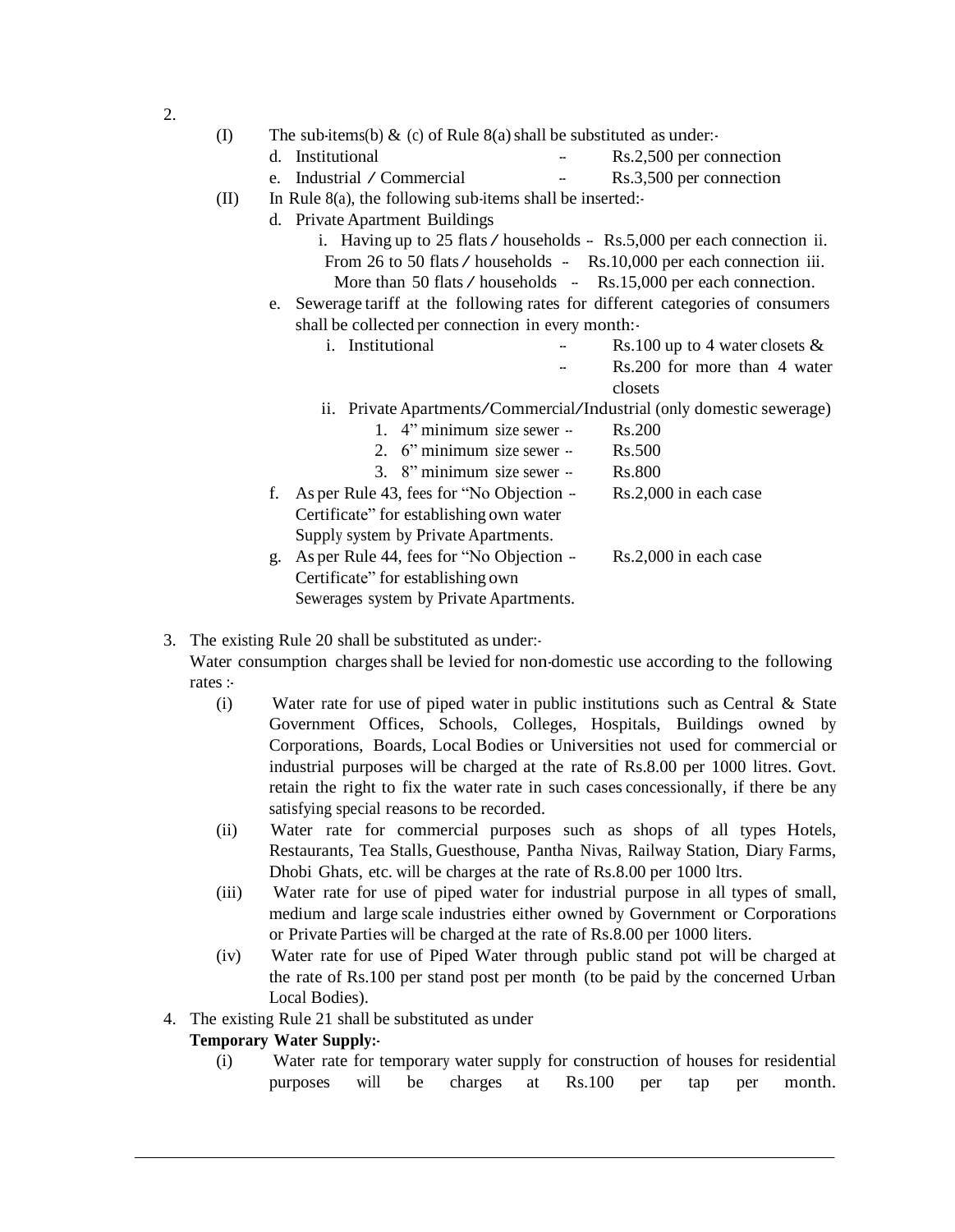- (ii) Water rate for temporary water supply for construction of buildings by the contractors will be charges on the basis of consumption of water at the rate of Rs.15.00 per 1000 ltrs.
- (iii) Water rate for temporary water supply for non-residential purpose will be charged on the basis of consumption of water at the rate of Rs..8.00 per 1000 ltrs.
- 5. The existing Rule 24 shall be substituted as under:- Rebate of 2% of the monthly billed amount will be allowed if the payment is made within 15<sup>th</sup> of succeeding month. It shall be the responsibility of the consumers to collect the water bill if not received by him within  $10<sup>th</sup>$  of each succeeding month.
- 6. After Rule, 25, a new item for penalty on delayed payment shall be inserted as under:- **Rule 25A** – Penalty at the rate of 5% of the total monthly billed amount will be charged for delayed payment beyond the stipulated period.
- 7. In **Rule 27**, the following shall be added:- The reconnection of water supply will be done within a period not exceeding 7 days provided the arrears, penalty as admissible and reconnection fees are paid.
- 8. A new Rule of power to inspect households for water supply shall be inserted as under:- **Rule 42** – The Executive Engineer, PHED in charge of the operation and maintenance of water distribution system or his authorized representative shall have powers to inspect any household during day time to ascertain about unauthorized water supply connection from PHED pipe line and also to ascertain if any pump is used to illegally draw water from the PHED pipe line.

In case, any unauthorized connection / illegal tapping from the PHED pipe line is detected, the same shall be disconnected forthwith or shall be regularized as per provisions of the Orissa Water Works (Urban Local Bodies) Rules, 1980 as the case may be.

In case of regular consumers, if any pumping device for drawing water illegally is detected, such illegal action shall be strictly dealt with as per rule including disconnection of the service connection.

9. A new Rule on license fee and cess for tapping ground water by private parties shall be inserted as under:-

**Rule <sup>43</sup>** – Private Apartments / Builders located within the Urban Local Bodies having facility for piped water supply are bound to take water from the Public Water Supply System subject to technical feasibility.

In case of non-availability of water from the Public Water Supply System and in areas having no piped water supply system, the private apartments shall have to obtain "No Objection Certificate" from PHED for establishing their own water supply system on payment of prescribed fee as per Water Works Rule 8(a) sub-item (f) and apply to appropriate authority for grant of license for tapping ground water. In addition, they have to pay for cess as fixed by appropriate authority for using ground water.

10. <sup>A</sup> new Rule on sewerage connection to apartment / buildings shall be inserted as under:- **Rule 44** -- Private Apartments located within the Urban Local Bodies having facility for sewerage system are bound to take sewerage connection from the public sewerage maintained by PHED subject to technical feasibility.

In case where sewerage connection to public sewer is technically not feasible and in areas having no public sewerage system, the private apartments shall have to obtain "No Objection Certificate" from PHED for establishing their own sewerage system on payment of prescribed fee as per Water Works Rule 8(a) sub-item (g).